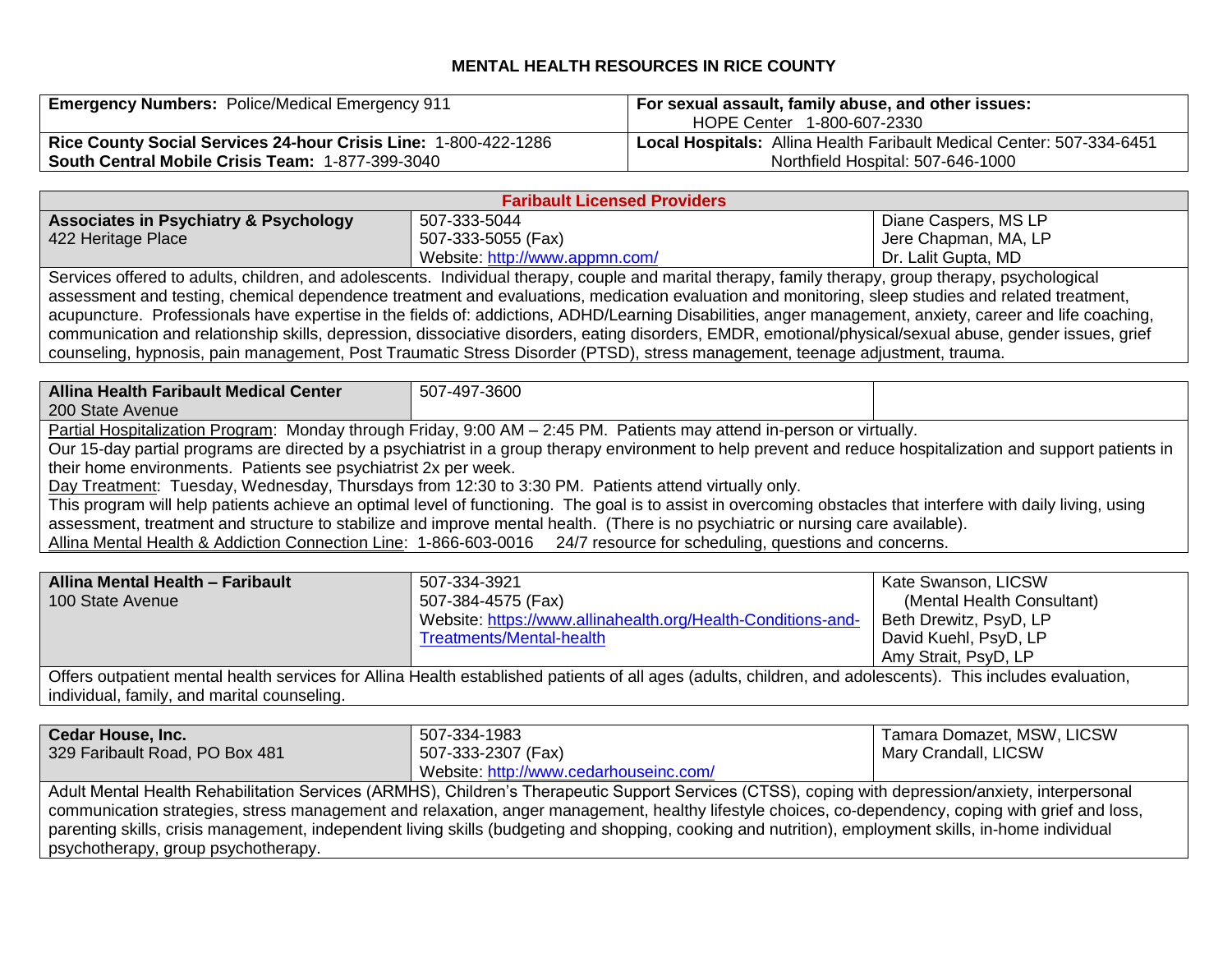| <b>Clear Path Counseling, LLC</b>                                                                                                                        | 507-491-2652                            | Susan Warring, MSW, LICSW |
|----------------------------------------------------------------------------------------------------------------------------------------------------------|-----------------------------------------|---------------------------|
| 418 Heritage Place                                                                                                                                       | Email: clearpathcounselingllc@gmail.com |                           |
| Providing individual therapy, couples therapy and family therapy – coping with anxiety, depression, stress management, grief and loss, life transitions, |                                         |                           |
| trauma, relationship issues.                                                                                                                             |                                         |                           |
|                                                                                                                                                          |                                         |                           |

| <b>Fernbrook Family Center</b>      | 507-331-3454                                                                                                                                                 | Mary Morgan, MS, LMFT |
|-------------------------------------|--------------------------------------------------------------------------------------------------------------------------------------------------------------|-----------------------|
| 410 Central Avenue (Enter Door 408) | 651-925-0337 (Fax)                                                                                                                                           | Liz Cronin, MS, LPCC  |
|                                     | Diagnostic assessments, crisis planning, family reunification, trauma informed outpatient individual, family and group psychotherapy. Children's Therapeutic |                       |

Support Services (CTSS) which includes outpatient or in home individual, family and group skills training and mental health behavioral aid services. Adult Rehabilitative Mental Health Services (ARMHS), individual and group services. School based mental health services.

| <b>Fountain Centers</b>        | 507-334-6413                                                                                                                                               | Joan Kindem, LSW   |
|--------------------------------|------------------------------------------------------------------------------------------------------------------------------------------------------------|--------------------|
| 2301 NW 4 <sup>th</sup> Street | 507-334-6414 (Fax)                                                                                                                                         | Paige Myrick, ADCT |
|                                | Website:http://mayoclinichealthsystem.org/locations/faribault/                                                                                             |                    |
|                                | medical-services/chemical-dependency-treatment                                                                                                             |                    |
|                                | Offers a range of outpatient services for adults and adolescents experiencing alcohol and drug problems. Brief screenings are available for individuals or |                    |
|                                | family members questioning what step to take next and a comprehensive chemical use assessment is completed to determine the appropriate level of care.     |                    |

| <b>HealthFinders Collaborative</b> | 507-323-8100                                                                                                                                  | Kelli Nowak, MA, LPCC |
|------------------------------------|-----------------------------------------------------------------------------------------------------------------------------------------------|-----------------------|
| 1415 Townsquare Lane               | Website: https://healthfindersmn.org/                                                                                                         |                       |
|                                    | I provide individual therapy to adolescents and adults. Areas of focus are trauma, anxiety, depression, family issues, and behavioral issues. | Outpatient            |

services are provided at the Faribault Clinic. HealthFinders Collaborative offers a Medication Assisted Treatment (MAT)/Suboxone clinic for opioid use disorder. Please call to schedule an appointment or if you have questions about MAT. Interpreters are available for patients who are Spanish-speaking.

| <b>Healthy Balance Psychology</b>                                                                                                                 | 507-475-4721                              | Heidi A. Halla-Bauer, PsyD, LP |
|---------------------------------------------------------------------------------------------------------------------------------------------------|-------------------------------------------|--------------------------------|
| 2020 Central Avenue N.                                                                                                                            | 507-323-8204 (Fax)                        |                                |
|                                                                                                                                                   | Email: drhb@healthybalancepsychology.com  |                                |
|                                                                                                                                                   | Website: www.healthybalancepsychology.com |                                |
| Individual and family therapy and assessments services offered to children, adolescents, and adults. Individual therapy, family therapy, and full |                                           |                                |

psychological evaluations are provided. Psychological evaluations include cognitive testing, brief academic testing, adaptive testing (as needed), developmental testing (as needed to rule-out Autism Spectrum Disorder), and personality/behavioral testing. Experience in treating the following: traumarelated disorders, anxiety, depression, behavioral disorders (ADHD, OD, CD), developmental disorders (ASD), psychosis, conflictual family dynamics, and poor communication. Parental fitness evaluations are also provided.

| <b>Healthy Minds Counseling Services</b> | 507-412-1468                                                                                                                                              | Debbie Carter-Barth, MSW, LICSW |
|------------------------------------------|-----------------------------------------------------------------------------------------------------------------------------------------------------------|---------------------------------|
| 418 Heritage Place, Suite C              | 507-331-8677 (Fax)                                                                                                                                        |                                 |
|                                          | Website: http://www.healthymindscounseling.com/                                                                                                           |                                 |
|                                          | Anxiety/stress management, depression, personality disorders, Dialectical Behavioral Therapy (DBT), marital, relationship and parenting concerns, women's |                                 |
|                                          | issues, grief/loss, anger management, adult mental health, adolescent mental health, children's mental health, chemical health recovery, serious and      |                                 |
| persistent mental health concerns.       |                                                                                                                                                           |                                 |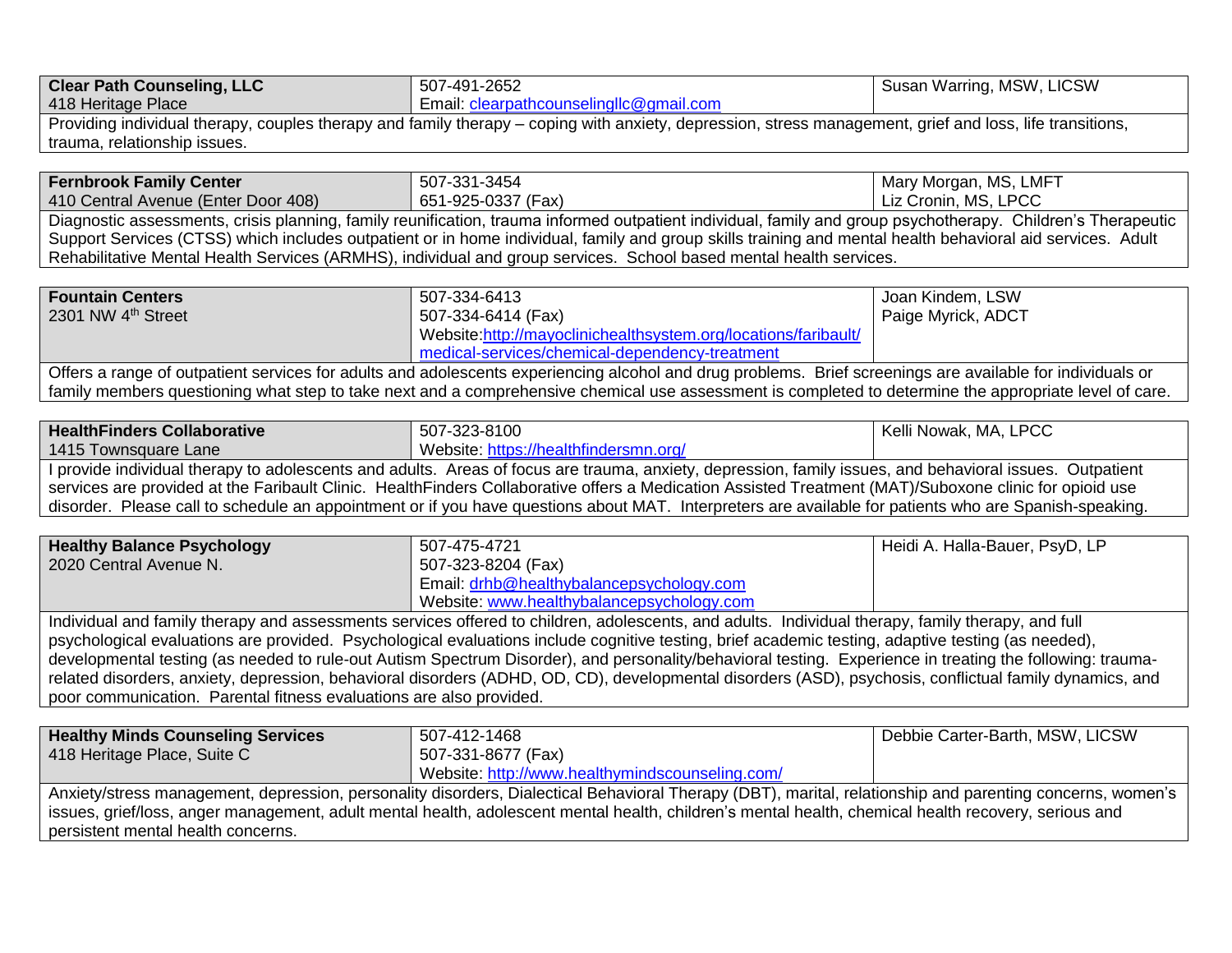| <b>Jon Walser-Kuntz Consulting</b>                                                             | 507-301-8625                                                                                                                                                    | Jon Walser-Kuntz, LP               |
|------------------------------------------------------------------------------------------------|-----------------------------------------------------------------------------------------------------------------------------------------------------------------|------------------------------------|
| 103 N. Central Avenue                                                                          | 507-664-0766 (Fax)                                                                                                                                              |                                    |
| Mailing Address: 501 Nevada Street, Northfield                                                 |                                                                                                                                                                 |                                    |
|                                                                                                | Talent selection, talent assessment, coaching, training and development, personal development, stress management, adults, workplace violence, anger             |                                    |
|                                                                                                | management, relaxation, self-esteem, counseling, psychotherapy, mental health, clinical supervision, staff development, life transitions.                       |                                    |
|                                                                                                |                                                                                                                                                                 |                                    |
| Lighthouse Psychological Services, Inc.                                                        | 507-720-8011                                                                                                                                                    | Bryanna Garwood, MS, MHPrac        |
| 625 3rd Avenue NW                                                                              | 763-780-3306 (Fax)                                                                                                                                              |                                    |
|                                                                                                | Email: bgarwood@lighthousepsych.org                                                                                                                             |                                    |
|                                                                                                | Website: www.lighthousepsychmn.org                                                                                                                              |                                    |
| Sex offender day treatment program, mental health services, individual/couples/family therapy. |                                                                                                                                                                 |                                    |
|                                                                                                |                                                                                                                                                                 |                                    |
| <b>Midwest Recovery</b>                                                                        | 507-225-0201                                                                                                                                                    |                                    |
| 303 1st Avenue NE, Suite 365                                                                   | 612-444-3292 (Fax)                                                                                                                                              |                                    |
|                                                                                                | Website: https://www.midwestrecovery.org/                                                                                                                       |                                    |
|                                                                                                | Evening outpatient programs, assessments, peer recovery support services, community resource connection.                                                        |                                    |
|                                                                                                |                                                                                                                                                                 |                                    |
| <b>New Directions Counseling Center</b>                                                        | 507-332-8082                                                                                                                                                    | John DeFrancisco, MS, MA, LP, ATR- |
| 303 NE 1 <sup>st</sup> Avenue, Suite 220                                                       | Website: http://www.ndccmn.com/                                                                                                                                 | BC, CTS                            |
|                                                                                                | Services include child, adolescent, adult, family, and couples. Hours: Monday - Friday, 8:00 AM - 7:00 PM, weekends by appointment. Issues include              |                                    |
| anxiety, depression, trauma, autism, school difficulties, life changes, and more.              |                                                                                                                                                                 |                                    |
|                                                                                                |                                                                                                                                                                 |                                    |
| <b>New Growth Counseling, LLC</b>                                                              | 507-649-0509                                                                                                                                                    | Sara Lippert, MSW, LICSW           |
| 418 Heritage Place                                                                             | Email: sara.newgrowthcounseling@gmail.com                                                                                                                       |                                    |
|                                                                                                | Services provided for adults in the areas of grief and loss, life transitions, parenting and relationship concerns, stress management, health concerns, anxiety |                                    |
| and depression.                                                                                |                                                                                                                                                                 |                                    |
|                                                                                                |                                                                                                                                                                 |                                    |
| <b>Southern Cities Clinic</b>                                                                  | 507-384-6830                                                                                                                                                    | Jean Larson, NP                    |
| 400 4th Street NW                                                                              | 651-431-7757 (Fax)                                                                                                                                              | Carol Peitzman, NP                 |
|                                                                                                | Monday - Thursday 7:45 AM - 4:15 PM                                                                                                                             | Brian Carleton, NP                 |
|                                                                                                |                                                                                                                                                                 |                                    |
| Psychiatry for adults with Developmental Disabilities.                                         | Fridays by appointment                                                                                                                                          |                                    |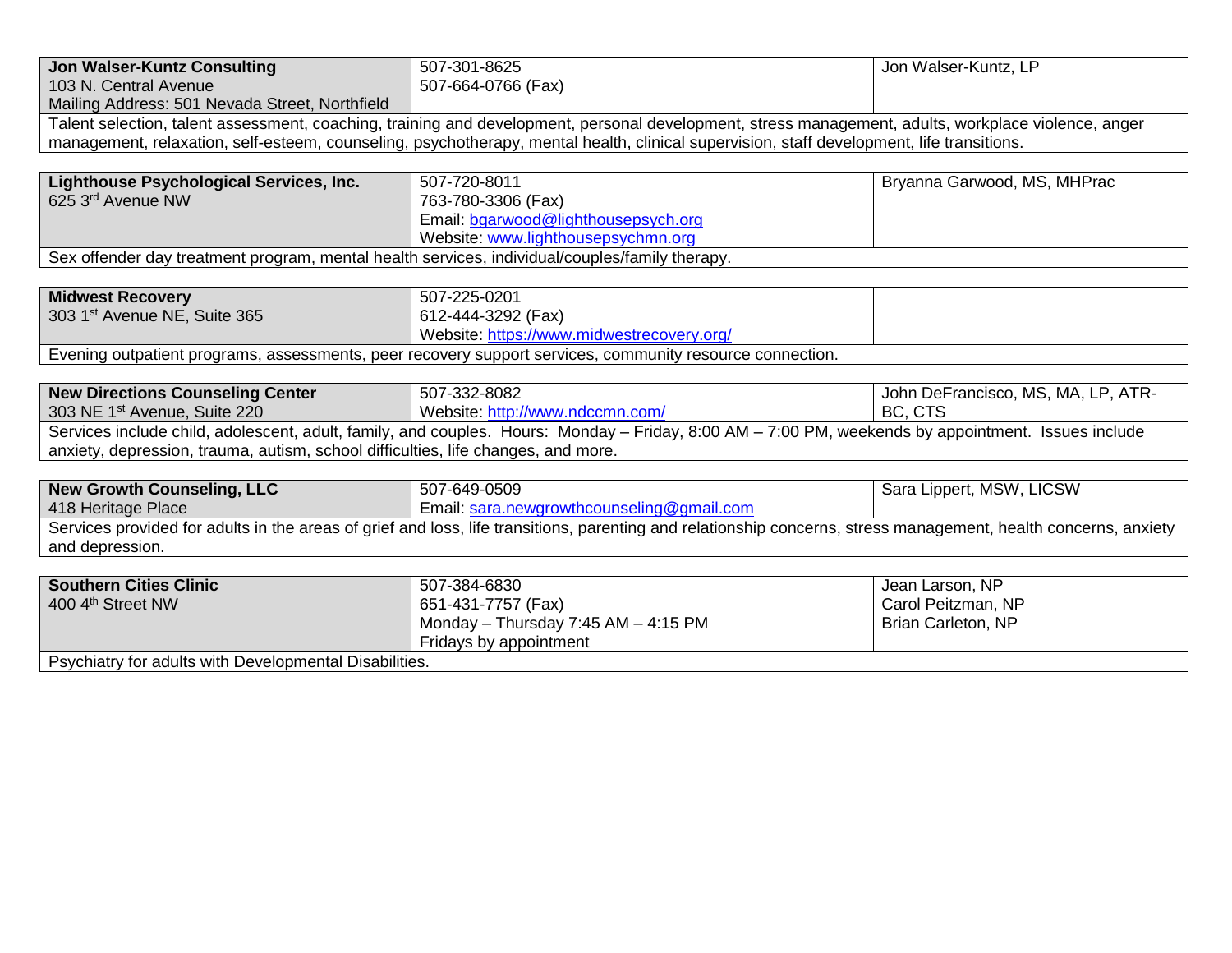| <b>Strong Foundations Counseling, LLC</b> | 507-491-4848                                                                                                                                                 | Mistyne Zacharias, LMFT |
|-------------------------------------------|--------------------------------------------------------------------------------------------------------------------------------------------------------------|-------------------------|
| 122 Central Avenue                        | 507-323-8141 (Fax)                                                                                                                                           | Nancy Paulson, LMFT     |
| PO Box 431                                | Email: misty@strongfoundationscounseling.com                                                                                                                 | Hollis Wunderlich, LPCC |
|                                           | Website:                                                                                                                                                     |                         |
|                                           | https://linkprotect.cudasvc.com/url?a=https%3a%2f%2fwww.                                                                                                     |                         |
|                                           | strongfoundationscounseling.com&c=E,1,992hVdraTOgn-                                                                                                          |                         |
|                                           | WuiyMYNg4RCS67R3WkjyeVkRu9P4SietmqEa6gn2OcSutX                                                                                                               |                         |
|                                           | GIAU1G1nmldbPRMIDL9Ot2yCp4jwNs4n74bHhn3QUHZkT                                                                                                                |                         |
|                                           | MVTOzL9X77CBZmUk&typo=1                                                                                                                                      |                         |
|                                           | Strong Foundations Counseling, LLC was established to help individuals, couples, and families improve the quality of their lives and promote positive        |                         |
|                                           | change in relationships. As professional therapists, they draw from a variety of psychological approaches while honoring the Christian faith and recognizing |                         |
|                                           | that people and relationships can heal. *Individual, Marriage & Family Therapy, Dialectical Behavioral Therapy (DBT), and Eye Movement Desensitization       |                         |

and Reprocessing (EMDR).

| <b>Northfield Licensed Providers</b>                                                                                                                      |                                                             |                                 |
|-----------------------------------------------------------------------------------------------------------------------------------------------------------|-------------------------------------------------------------|---------------------------------|
| Allina Mental Health - Northfield                                                                                                                         | 507-663-9000 Press 5                                        | Shannon D'Alonzo, MD            |
| 1400 Jefferson Road                                                                                                                                       | 800-272-0508                                                | (Adult Psychiatrist)            |
|                                                                                                                                                           | 651-241-0755 (Fax)                                          | Marc Kelliny, MD (Psychiatrist) |
|                                                                                                                                                           | Website: http://www.allinahealth.org/Clinics/Allina-Health- | John Bailey, PhD, LP            |
|                                                                                                                                                           | Northfield-Clinic                                           | Robyn Gunderson, PhD, LP        |
|                                                                                                                                                           |                                                             | William Hoekstra, PsyD, LP      |
|                                                                                                                                                           |                                                             | Natasha Stepka, LICSW           |
|                                                                                                                                                           |                                                             | Natalya Meehan, MSW LICSW       |
|                                                                                                                                                           |                                                             | (Mental Health Consultant)      |
|                                                                                                                                                           |                                                             | Kristina VanDyke, LICSW         |
|                                                                                                                                                           |                                                             | (Spanish Speaking)              |
|                                                                                                                                                           |                                                             | Meghann Malecha, DNP APRN CNP   |
| Offers a range of outpatient mental health services for Allina Health established patients of all ages (adults, children, and adolescents). This includes |                                                             |                                 |
| evaluation, individual, family, and marital counseling, and psychiatric evaluation with medication management.                                            |                                                             |                                 |

| <b>Aperture Health Services, Inc.</b>                             | 612-568-8483                                                                                                                                                        | Janelle Zimmerman, MA LPCC |
|-------------------------------------------------------------------|---------------------------------------------------------------------------------------------------------------------------------------------------------------------|----------------------------|
| 313 1/2 Division Street, Suite 204                                | Website: http://www.aperturehealthservices.com/                                                                                                                     |                            |
|                                                                   | Individual outpatient process-oriented therapy for adolescents and young adults (particularly college-aged clients). Experience with mood disorders,                |                            |
|                                                                   | transitioning to independent living, and associated anxieties. CBT, DBT, FBT trained. Currently working at The Emily Program, so practice is very part-time,        |                            |
| only in Northfield on Fridays. Does not currently take insurance. |                                                                                                                                                                     |                            |
|                                                                   |                                                                                                                                                                     |                            |
| <b>Autumn Waters Counseling</b>                                   | 507-649-1286                                                                                                                                                        | Drew Weis, PhD, LP         |
| 158 Water Street N., Suite 1                                      | Email: autumnwaters@hushmail.com                                                                                                                                    |                            |
|                                                                   | Website: https://www.psychologytoday.com/profile/786969                                                                                                             |                            |
|                                                                   | Individual psychotherapy for adults over age 20. Specializing in anxiety, life transitions, grief and loss, depression, trauma, spirituality, stress, men's issues, |                            |

and significant changes in meaning, identity, purpose and belonging. Primary approach is experiential with an emphasis on swift but deep and lasting change.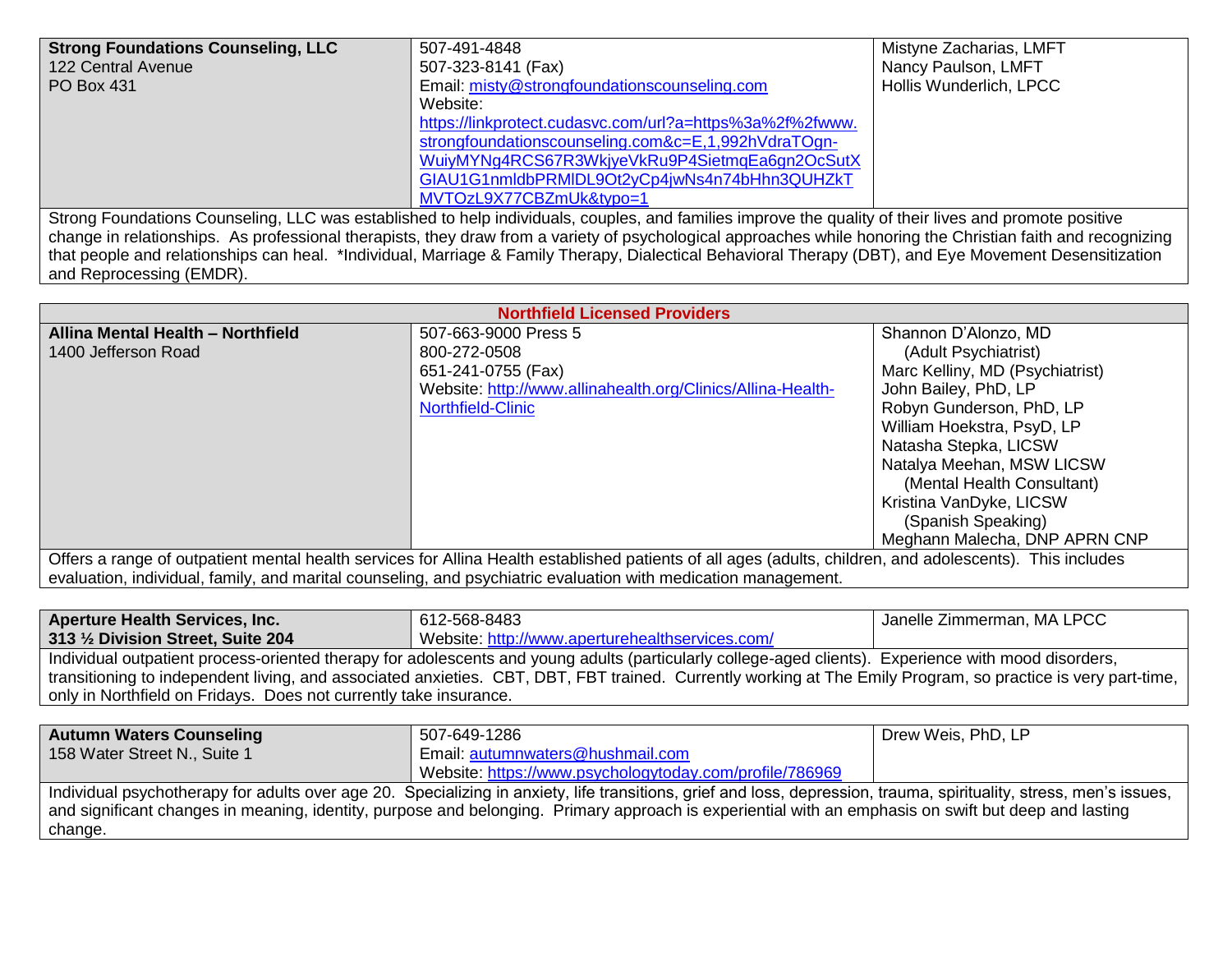| <b>Casey &amp; Associates</b>                                                               | 507-650-4127                                                                                                                                                       | Mary Casey, MA, LP               |
|---------------------------------------------------------------------------------------------|--------------------------------------------------------------------------------------------------------------------------------------------------------------------|----------------------------------|
| 220 S. Division Street                                                                      | 507-650-9261 (Fax)                                                                                                                                                 |                                  |
|                                                                                             | Offering individual with family therapy for children and adolescents and adults as needed; psychological education/parent education and support; offering          |                                  |
|                                                                                             | therapy for Depression, Anxiety, Trauma and Attachment; Emotional, Behavioral and Developmental and Educational issues (ADHD, Autism Spectrum                      |                                  |
|                                                                                             | Disorders, Learning Disorders) and issues of Adjustment. Therapeutic modalities are CBT, Mindfulness, Play Therapy, Solution Focused, Reality                      |                                  |
| Techniques, Acceptance and Commitment Therapy and Narrative.                                |                                                                                                                                                                    |                                  |
|                                                                                             |                                                                                                                                                                    |                                  |
| Cedar House, Inc.                                                                           | 507-645-8335                                                                                                                                                       | Tamara Domazet, MSW, LICSW       |
| 815 Hwy 3 North                                                                             | 507-645-3568 (Fax)                                                                                                                                                 | Amy Mueller Benson, MSW, LICSW   |
|                                                                                             | Website: http://www.cedarhouseinc.com/                                                                                                                             |                                  |
|                                                                                             | Adult Rehabilitative Mental Health Services (ARMHS), Children's Therapeutic Services & Supports (CTSS), coping with depression/anxiety, interpersonal              |                                  |
|                                                                                             | communication strategies, stress management and relaxation, anger management, healthy lifestyle choices, co-dependency, coping with grief and loss,                |                                  |
|                                                                                             | parenting skills, crisis management, independent living skills (budgeting and shopping, cooking and nutrition), employment skills, in-home individual              |                                  |
| psychotherapy, group psychotherapy.                                                         |                                                                                                                                                                    |                                  |
| <b>Center for Healing and Resilience</b>                                                    | 507-210-4984 (Dorothee)                                                                                                                                            | Dorothee Ischler, DMFT, LMFT, LP |
| 220 Division Street S.                                                                      | Email: dr.dorothee.ischler@chr-northfield.com                                                                                                                      |                                  |
|                                                                                             | Therapy for individuals, couples, and families for anxiety, depression, trauma/PTSD, addiction, eating disorders, grief and loss, spirituality/existential issues. |                                  |
|                                                                                             | Dr. Ischler is EMDR certified. She provides the following services for couples: Gottman Method Couples Therapy, Emotionally Focused Therapy                        |                                  |
| (Attachment theory in practice), Discernment Counseling, Prepare and Enrich.                |                                                                                                                                                                    |                                  |
|                                                                                             |                                                                                                                                                                    |                                  |
| <b>Centered Practice</b>                                                                    | 507-649-7294 Ext. 1 (Carrie)                                                                                                                                       | Carrie Menk, MSW, LICSW          |
| 401 Division Street, Suite C                                                                | 507-649-7294 Ext. 2 (Katie)                                                                                                                                        | Katie Jacobi, MSW, LICSW         |
|                                                                                             | 507-649-7294 Ext. 4 (Kari)                                                                                                                                         | Kari Prestemon, MSW, LICSW       |
|                                                                                             | 507-649-7294 Ext. 5 (Shodo)                                                                                                                                        | Shodo Spring, MSW, LICSW         |
|                                                                                             | 507-649-7294 Ext. 6 (Susan)                                                                                                                                        | Susan Lohmann, MSW, LICSW        |
|                                                                                             | 651-323-2687 (Fax)                                                                                                                                                 |                                  |
|                                                                                             | Website: http://www.centeredpractice.com/                                                                                                                          |                                  |
| Carrie's Services: Adults, stress, trauma, life transition, gender and sexuality.           |                                                                                                                                                                    |                                  |
| Katie's Services: Adults, stress, transition, grief, loss and trauma.                       |                                                                                                                                                                    |                                  |
| Kari's Services: Children, adults and families - anxiety, depression and life transition.   |                                                                                                                                                                    |                                  |
| Shodo's Services: Adults - climate anxiety, stress and transition.                          |                                                                                                                                                                    |                                  |
| Susan's Services: Adults - stress, transition, relationships, grief, loss, health concerns. |                                                                                                                                                                    |                                  |
|                                                                                             |                                                                                                                                                                    |                                  |
| <b>Dimick Counseling, Inc.</b>                                                              | Dan Dimick: 507-301-9700                                                                                                                                           | Dan Dimick, MDiv, MA, LP, LMFT   |
| 105 E. 4 <sup>th</sup> Street, Suites 303 and 304                                           | Andy Dimick: 507-301-8065                                                                                                                                          | Andy Dimick, MSW, LICSW          |
|                                                                                             | Website: https://www.dimickcounseling.com/                                                                                                                         |                                  |
|                                                                                             | Individual/couples/family therapy. Expert in several areas, including depression, anxiety, anger, impaired drug/alcohol problems, marriage/partner, family,        |                                  |
|                                                                                             | financial, parents and communication. Particularly concerned to help the growing number of children in school with mental health problems.                         |                                  |
|                                                                                             |                                                                                                                                                                    |                                  |
| Elaine Nesbit, MA, Licensed Psychologist<br>220 Division Street                             | 507-724-8353<br>Email: elainenesbit@wellbeingnorthfield.com                                                                                                        | Elaine Nesbit, MA, Licensed      |
|                                                                                             |                                                                                                                                                                    | Psychologist                     |
|                                                                                             | Psychotherapy services for children, adolescents, and adults. Anxiety, depression, anger, ADHD, and other presenting issues. Accepts most insurances.              |                                  |
|                                                                                             |                                                                                                                                                                    |                                  |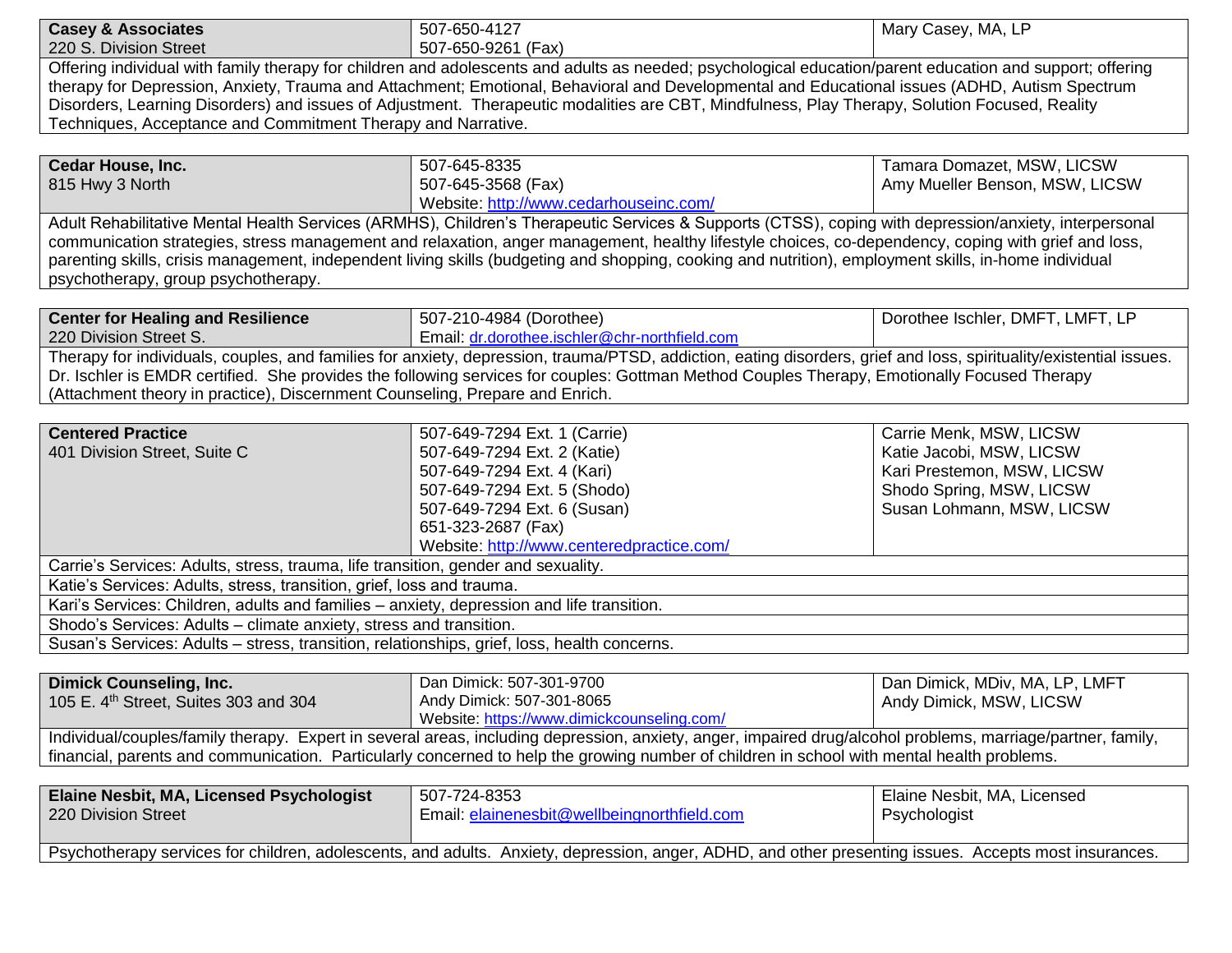| Ellen H. Saul, MS, LP            | 507-319-8457                                                                                                                                      | Ellen H. Saul, MS, LP |
|----------------------------------|---------------------------------------------------------------------------------------------------------------------------------------------------|-----------------------|
| 400 Washington Street, Suite 225 |                                                                                                                                                   |                       |
|                                  | Counseling and psychotherapy with individuals. Trauma and attachment work, including Eye Movement Desensitization and Reprocessing (EMDR–Level 2) |                       |

and Somatic Experiencing (Practitioner). Sandplay and In Touch Again multisensory work for attachment repair.

| <b>Elsa Kraus, MS, LMFT</b>                                        | 715-350-6771                                                                                                                                                 | Elsa Kraus, MS, LMFT |
|--------------------------------------------------------------------|--------------------------------------------------------------------------------------------------------------------------------------------------------------|----------------------|
|                                                                    |                                                                                                                                                              |                      |
| $\vert$ 912 1 <sup>st</sup> Street W.                              |                                                                                                                                                              |                      |
|                                                                    | I am accepting new clients in my private practice. I am a Licensed Marriage and Family Therapist and see individuals, couples, and families. I specialize in |                      |
| treating trauma, addiction, and addressing relationship struggles. |                                                                                                                                                              |                      |

| <b>Erin Barnett, MA, LPCC</b>                                                                                                                              | 507-403-9510                                                                                                                                                     | Erin Barnett, MA, LPCC |
|------------------------------------------------------------------------------------------------------------------------------------------------------------|------------------------------------------------------------------------------------------------------------------------------------------------------------------|------------------------|
| 108 3rd Street E.                                                                                                                                          |                                                                                                                                                                  |                        |
|                                                                                                                                                            | I primarily work with adults and late adolescents on an individual basis; I also offer couples counseling. My style with clients is collaborative and relatively |                        |
| informal. Together we identify the thought and behavioral patterns that are no longer serving the client. We then work to replace these with more skillful |                                                                                                                                                                  |                        |
| patterns and practices that help people experience more inner freedom and create the lives they choose. Areas of specialization include anxiety,           |                                                                                                                                                                  |                        |
| depression, grief and loss, relationship issues, OCD and phobias, spirituality, self-esteem, and stress management.                                        |                                                                                                                                                                  |                        |

| Free Range Mental Health<br>103 3rd Street W. | 507-301-3332<br>Fax: 507-301-3292<br>Website:<br>https://link.edgepilot.com/s/a0302ab2/YLughsa240abQ5e44tJ19                                                       | Dan Watts, DNP, APRN, PMHNP-BC |
|-----------------------------------------------|--------------------------------------------------------------------------------------------------------------------------------------------------------------------|--------------------------------|
|                                               | Q?u=http://www.freerangemh.com/                                                                                                                                    |                                |
|                                               | I provide general psychiatry services to the public and have experience with severely and persistently mentally ill (SPMI) clients. Substance abuse treatment with |                                |

medication assisted therapy (MAT), mainly for opioid and alcohol use disorders, is also provided, as well as brief therapy. Specialty services at this time include Spravato, an intra-nasal Esketamine therapy for treatment-resistant depression. I am also available for psychopharmacology consultation. This practice serves adult clients only.

| <b>HealthFinders Collaborative</b> | 507-646-8964                                                                                                                                                | Kelli Nowak, MA, LPCC |
|------------------------------------|-------------------------------------------------------------------------------------------------------------------------------------------------------------|-----------------------|
| 706 Division Street                | Website: https://healthfindersmn.org/                                                                                                                       |                       |
|                                    | I provide individual therapy to adolescents and adults. Areas of focus are trauma, anxiety, depression, family issues, and behavioral issues. Outpatient    |                       |
|                                    | patient services are provided at the Northfield Clinic. HealthFinders Collaborative offers a Medication Assisted Treatment (MAT)/Suboxone clinic for opioid |                       |
|                                    | use disorder. Please call to schedule an appointment or if you have questions about MAT. Interpreters are available for patients who are Spanish-speaking.  |                       |

| Hope and Healing Family Counseling, LLC | 651-484-4184                                                                                                                                                 | Alexis Greeves, LPCC, RPT-S |
|-----------------------------------------|--------------------------------------------------------------------------------------------------------------------------------------------------------------|-----------------------------|
| 101 E. $5^{th}$ Street #102             | Email: alexis@hopeandhealingmn.com                                                                                                                           |                             |
|                                         | Website: http://www.hopeandhealingmn.com/                                                                                                                    |                             |
|                                         | Providing mental health services to adults and adolescents, as well as Theraplay (attachment-based family therapy) for children. I treat trauma, depression, |                             |
|                                         | anxiety, and life-changes. I am fluent in American Sign Language. I accept Preferred One, HealthPartners, BCBS, and MA. I also provide life coaching and     |                             |

professional coaching for those who want to move from stuck points to live a more fulfilled life.

| Intellect LLC                                                                                                                                            | 507-581-8015                      | Lisa Taylor, LICSW |
|----------------------------------------------------------------------------------------------------------------------------------------------------------|-----------------------------------|--------------------|
| 158 Water Street North #5                                                                                                                                | Website: http://intellectnfb.com/ |                    |
| I provide neurofeedback services along with psychotherapy services for individuals who suffer from anxiety, depression, ADHD, autism spectrum, cognitive |                                   |                    |
| functioning difficulties, migraines, mood disorders, brain injuries, and OCD. I also conduct EMDR, brainspotting, and sandtray therapies.                |                                   |                    |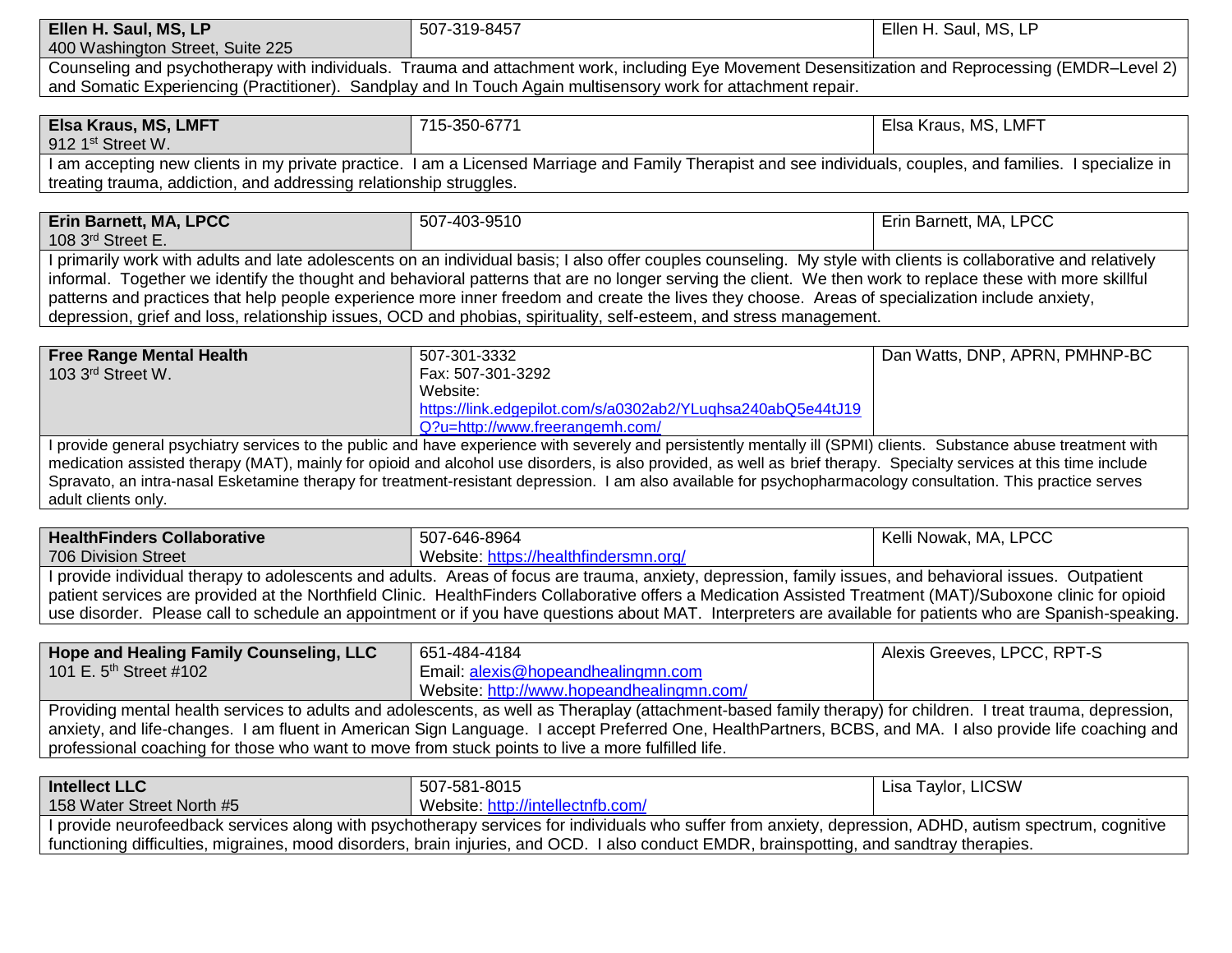| Mary Fieberger, MS, LP                                       | 507-664-9566                                                                                                                                                     | Mary Fieberger, MS, LP             |
|--------------------------------------------------------------|------------------------------------------------------------------------------------------------------------------------------------------------------------------|------------------------------------|
| 105 4th Street E., Suite 302                                 | 507-301-1159 (Cell)                                                                                                                                              |                                    |
| I see adolescents, children, ages 7 and up, adults, couples. |                                                                                                                                                                  |                                    |
|                                                              |                                                                                                                                                                  |                                    |
| Millenacker Psychological Services, LLC                      | 507-645-7775                                                                                                                                                     | Michelle M. Millenacker, PsyD, LP  |
| 401 Division Street S., Suite M                              | 612-703-6648 (Cell)                                                                                                                                              |                                    |
|                                                              |                                                                                                                                                                  |                                    |
| <b>MN Mental Health Consulting</b>                           | 612-203-2961 (Office)                                                                                                                                            | Tena Roethle, MSW, LICSW           |
|                                                              | 507-222-9230 (Tena)                                                                                                                                              |                                    |
|                                                              | 952-831-0033 (Fax)                                                                                                                                               |                                    |
|                                                              | Website: http://www.mnmentalhealthconsulting.com/                                                                                                                |                                    |
|                                                              | General therapy for adults with specialties in trauma work (childhood and other trauma), domestic violence.                                                      |                                    |
|                                                              |                                                                                                                                                                  |                                    |
| Naomi Mandsager Bartley, PhD, LPCC                           | 507-403-3394                                                                                                                                                     | Naomi Mandsager Bartley, PhD, LPCC |
| 105 E. 4 <sup>th</sup> Street, Suite 300                     | 507-786-9329 (Fax)                                                                                                                                               |                                    |
|                                                              | Website: http://naomibartley.com/#welcome-section                                                                                                                |                                    |
|                                                              | Dr. Naomi Bartley facilitates reparative social experiences by first building a strong therapeutic relationship with her client. The therapeutic relationship is |                                    |
|                                                              | considered a caring holding environment based on trust and respect, created to address a range of multifaceted issues such as stress, trauma, relationship       |                                    |
| dynamics, meaning, purpose, and self-esteem.                 |                                                                                                                                                                  |                                    |
|                                                              |                                                                                                                                                                  |                                    |
| Nicole Larson, MSW, LICSW                                    | 507-301-6741                                                                                                                                                     | Nicole Larson, MSW, LICSW          |
| 101 E. 5 <sup>th</sup> Streeet #207                          | 507-517-3492 (Fax)                                                                                                                                               |                                    |
|                                                              | Website: https://meetmonarch.com/therapist/nicole-larson-                                                                                                        |                                    |
|                                                              | licsw-northfield-mn                                                                                                                                              |                                    |
|                                                              | General therapy services with specialty in pregnancy/postpartum mental health, infertility, grief/loss, and young families.                                      |                                    |
|                                                              |                                                                                                                                                                  |                                    |
| <b>Northfield Dynamic Therapy</b>                            | 507-225-0547                                                                                                                                                     | Laurie Page, PhD, LP               |
| 220 Division Street, 3rd Floor                               | Email: dr.laurie.j.page@gmail.com                                                                                                                                | Nate Page, PhD, LP, CGP            |
|                                                              | Email: dr.nate.w.page@gmail.com                                                                                                                                  |                                    |
|                                                              | Website: www.northfielddynamictherapy.com                                                                                                                        |                                    |
|                                                              | Our therapists specialize in college student mental health, and have expertise with anxiety concerns (panic attacks, generalized anxiety, social anxieties,      |                                    |
|                                                              | obsessive-compulsive tendencies, specific phobias) and depression. We also help clients with psychological suffering that is exacerbated by self-criticism,      |                                    |
|                                                              | shame or perfectionism. We do lots of individual therapy and group therapy, and some couples counseling.                                                         |                                    |

| <b>Omada Behavioral Health Services</b>                                                                                                                       | 507-664-9407                                                                                                                                       | Sarah Shippy, Med, LICSW |
|---------------------------------------------------------------------------------------------------------------------------------------------------------------|----------------------------------------------------------------------------------------------------------------------------------------------------|--------------------------|
| 401 Division Street S., Suite A                                                                                                                               | 507-664-3862 (Fax)                                                                                                                                 |                          |
|                                                                                                                                                               | Omada Behavioral Health Services is an outpatient substance use disorder clinic. They are licensed by the State of Minnesota to provide outpatient |                          |
| substance use disorder treatment services for adults and teens. Their services include comprehensive assessments to determine the most appropriate level      |                                                                                                                                                    |                          |
| of care and resources, as well as individualized outpatient treatment programs to meet the needs of each client and their families. They also provide support |                                                                                                                                                    |                          |
| both before and after an inpatient treatment.                                                                                                                 |                                                                                                                                                    |                          |

| <b>Richard O.</b><br>100 <sup>o</sup><br>Nalker, Jr.,<br>Walker<br>-316-<br><b>EC</b><br>∵∿nard ∪.<br>⊺∠ບະ<br>.o∪<br>IN IL. |
|-----------------------------------------------------------------------------------------------------------------------------|
|-----------------------------------------------------------------------------------------------------------------------------|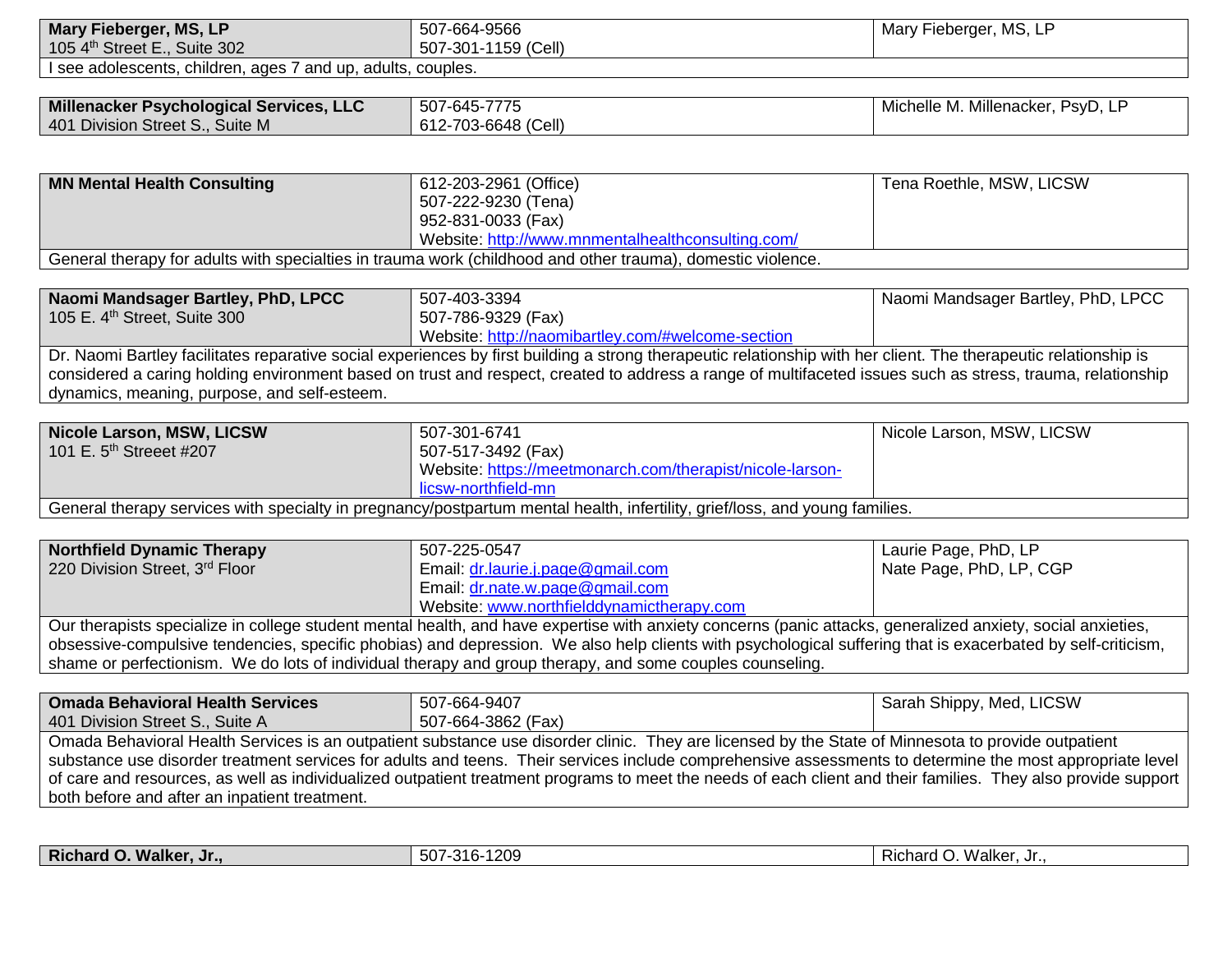| <b>MD/P</b><br>Psychopharmacology Consultant LLC | :maı<br>alke<br>nd@me.com | MD/Psychopharmacology<br>/ Consultant |
|--------------------------------------------------|---------------------------|---------------------------------------|
| 1082 Hwy<br>.ა ა.                                |                           | └└                                    |
| --<br>$\sim$<br>___                              |                           |                                       |

Over 25 years of psychiatry for all ages. Diagnostic assessments. Psychotropic medication management with or without therapy. Day/evening/emergency appointments. Specialties include: Refractory Depression, Bipolar Disorder, Coexisting Medical and Psychiatric Diagnoses, Mental Illness/Substance Abuse (Board Certified in Addiction Medicine), ADHD in Children and Adults, Schizophrenia, Anxiety Disorders. Accepts most major insurances.

| <b>Secure Base Counseling Center</b>                                                                                                                       | 507-301-3412                                        | Jennifer Simpson-Dahl, MA |
|------------------------------------------------------------------------------------------------------------------------------------------------------------|-----------------------------------------------------|---------------------------|
| 570 Professional Drive                                                                                                                                     | 507-301-3308 (Fax)                                  | Jane Murphy, MA, LMFT     |
|                                                                                                                                                            | Website: http://www.securebasecounselingcenter.com/ | Peter Hartwich, MS, LMFT  |
|                                                                                                                                                            |                                                     | Victoria Soltis, MS, LMFT |
| Couples counseling, individual therapy, family therapy, play therapy, grief and loss support, neurofeedback, EMDR, teletherapy, parenting support, in-home |                                                     |                           |
| services, Parent Child Interactive Therapy (PCIT), psychotherapy groups, skills groups, classes, professional seminars, Adult Rehabilitative Mental Health |                                                     |                           |
| Services (ARMHS), Children's Therapeutic Services and Supports (CTSS), DC-03 assessment. Therapeutic services for birth to five, children, teens, and      |                                                     |                           |

adults.

| Shelley Hansen, LSW, MA, LP                                                                                                                                 | 612-532-6741 | Shelley Hansen, LSW, MA, LP |
|-------------------------------------------------------------------------------------------------------------------------------------------------------------|--------------|-----------------------------|
| 105 E. $4th$ Street, Suite 302                                                                                                                              |              |                             |
| Therapeutic services are offered for pre-school and elementary aged children, adolescents, young adults, adults, and their families. Specialize in anxiety, |              |                             |
| depression, ADHD, ASD, chemical health, grief and loss, trauma, parenting and family issues, and learning/school issues. Utilize CBT and DBT therapies,     |              |                             |
| yoga calm, mindfulness and relaxation skills, and supportive of a holistic approach to mind-body wellness.                                                  |              |                             |

| <b>Stacey Klempnauer, MSW, LICSW</b>                                                                                                                        | 507-645-0444                             | Stacey Klempnauer, MSW, LICSW |
|-------------------------------------------------------------------------------------------------------------------------------------------------------------|------------------------------------------|-------------------------------|
| 402 Washington Street                                                                                                                                       | Website: http://northfieldtherapist.com/ |                               |
| Offering therapy services to adults age 20+, and couples. Focus is on navigating and managing anxiety and depression, major life stressors and transitions, |                                          |                               |

grief and loss, LGBTQ+ issues, trauma treatment, and personality disorders.

| The Talk Doctor                                                                                                                                             | 612-886-4940                                                                                                                                                       | Christi Bostwick, PhD, LP |
|-------------------------------------------------------------------------------------------------------------------------------------------------------------|--------------------------------------------------------------------------------------------------------------------------------------------------------------------|---------------------------|
| 313 1/2 Division Street, Suite 202                                                                                                                          | Website: https://thenorthfieldtalkdoctor.com/                                                                                                                      |                           |
|                                                                                                                                                             | Services are specialized for children ages 0-13, adolescents, and their families. Cognitive-Behavioral focused therapy, psychological assessment, testing,         |                           |
| and diagnosis of common childhood milestones. Focus is on improving wellness for anxiety, depression, ADHD/ADD, toilet training, discipline, habits, sleep, |                                                                                                                                                                    |                           |
|                                                                                                                                                             | school adjustment, school refusal, bullying, peer relations, grief and loss, identity exploration, healthy lifestyle support, future endeavor support, and support |                           |
| for all areas of parenting. Strong emphasis on cooperation and communication with entire support system including teachers, school administrators, and      |                                                                                                                                                                    |                           |
|                                                                                                                                                             | physicians. Conversational inservice programing for teachers and school administrators for all areas of child and adolescent development treated in clinic.        |                           |

| Montgomery/Lonsdale Area Licensed Providers                                                                                                       |                                    |                              |
|---------------------------------------------------------------------------------------------------------------------------------------------------|------------------------------------|------------------------------|
| <b>Congruency Psychotherapy, LLC</b>                                                                                                              | 952-686-1360                       | Kate Langdon, LICSW, CEIP-MH |
| 9733 Kent Avenue                                                                                                                                  | Email: kate@congruencygroup.com    | Caitlyn Ramberg, LICSW       |
| Montgomery, MN 56069                                                                                                                              | Email: caitlyn@congruencygroup.com |                              |
| Therapy and counseling available for teens and adults utilizing EMDR, Equine-Assisted Therapy, and DBT skills in treatment for trauma and related |                                    |                              |
| symptoms to include anxiety, depression, stress management, relationship and parenting concerns, grief, loss and life transitions.                |                                    |                              |